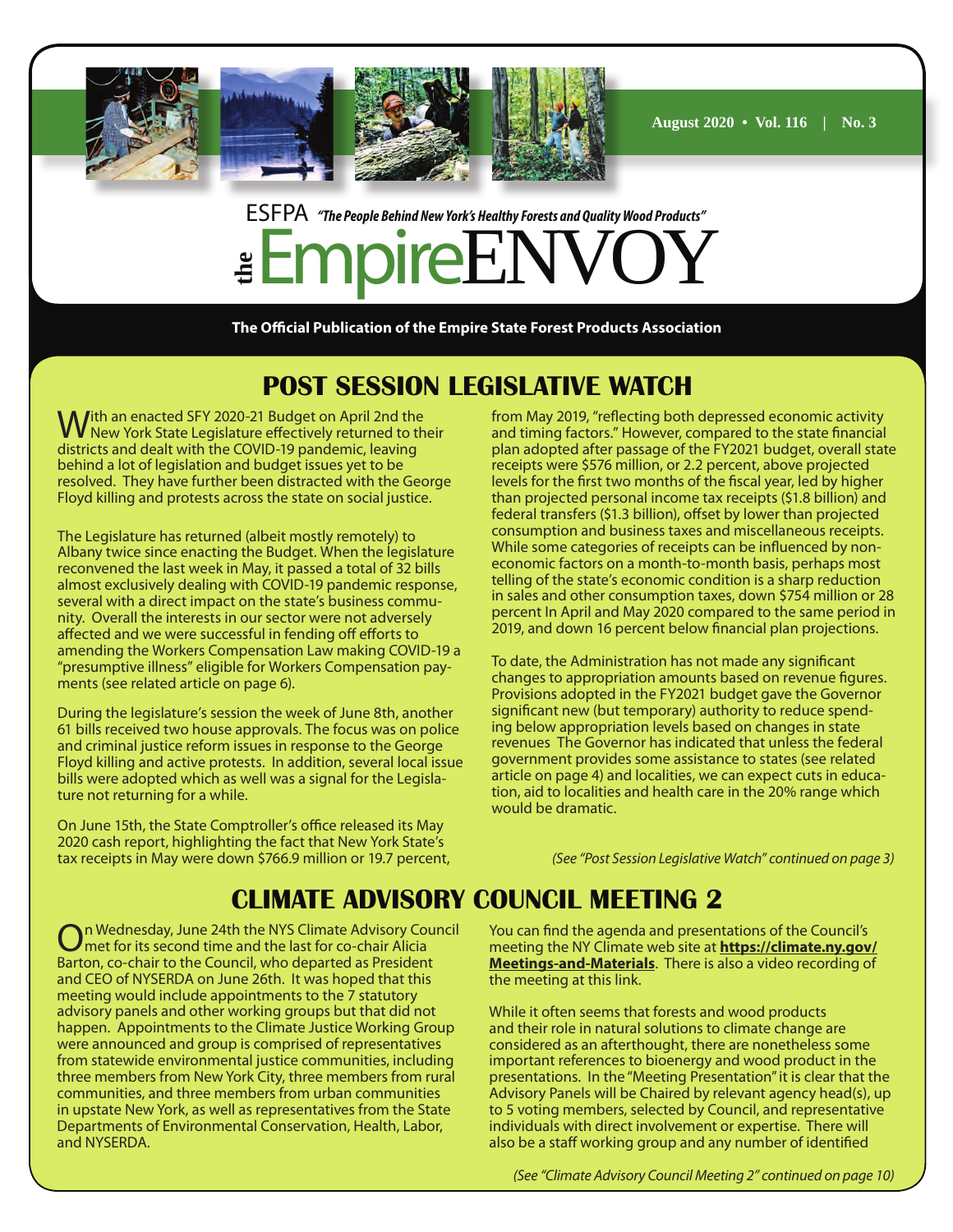#### *The Empire Envoy* Empire State Forest Products Association 47 Van Alstyne Drive, Rensselaer NY 12144-8465 tel: 518.463.1297 • fax: 518.426.9502 www.esfpa.org

#### **ESFPA Board of Directors**

*Chairman* – Michael J. McLarty Finch Paper, LLC – Glens Falls, NY *Vice Chair* – Jennifer DeFrancesco B & B Forest Products – Cairo, NY *Treasurer* – Christopher Truso Farm Credit East – Greenwich, NY *Secretary* – Sarah R. Bogdanovitch Natural Resources Consultant – Paul Smiths, NY *Immediate Past Chair* – Sean Ross Lyme Timber Company – Hanover, NH

 $\overline{\phantom{a}}$ 

**Sarah Boggess**  ReEnergy Holdings, LLC – Latham, NY **Pat Buff** B&B Lumber Co. – Jamesville, NY **Timothy Burpoe**  Molpus Woodlands Group – Saranac Lake, NY **Dr. Renè Germain** SUNY ESF – Syracuse, NY **Thomas E. Gerow, CF**  Wagner Lumber Co. – Owego, NY **Dennis Gingles** International Paper Co. – Ticonderoga, NY **Doug Handy**  A&H Forest Management, Inc. – Sharon Springs, NY **Michael W. Hanlon** Cotton-Hanlon, Inc. – Cayuta, NY **Damon Hartman**  Prentiss & Carlisle – Saranac Lake, NY **Craig Jochum**  Craig Jochum Logging – Apalachin, NY **Susan Keister**  Keister Consulting, Inc. – Wayland, NY **Elizabeth Lesnikoski** Burlington Electric Department – Burlington, VT **Paul Mitchell**  Paul J. Mitchell Logging, Inc. – Tupper Lake, NY **Charles Niebling**  Lignetics of New England, Inc. – Jaffery, NH **Jack Santamour**  LandVest, Inc. – Lowville, NY **Edward G. Wright** W.J. Cox Associates, Inc. – Clarence, NY **John Zemanick**  Gutchess Lumber Co. – Cortland, NY

> *Counsel Dennis J. Phillips, Esq. McPhillips, Fitzgerald & Cullum*

#### **ESFPA STAFF**

*Executive Director* **John Bartow** jbartow@esfpa.org

*Communication & Member Services Director* **Muriel Church** mchurch@esfpa.org

> *Office Manager* **Janet Bartow** janet@esfpa.org

Founded in 1906, ESFPA is dedicated to improving the economic climate for the forest products industry and to promote management of New York's Forests to meet the resource needs of today and for future generations. ESFPA counts among its 400 members furniture companies, lumber manufacturers, forest landowners, timber harvesters, pulp and paper companies, and other wood products manufacturers from across New York State. Members own and manage 1.5 million acres of New York's forests and employ over one-third of the 60,000 individuals who work in the forests and wood-using mills around the state. **The Empire Envoy** is the newsletter of the Empire State Forest Products Association, Copyright© by ESFPA. Articles may be reproduced with permission of the publisher. **The Empire Envoy** is produced monthly for ESFPA members and interested parties. For information on subscriptions or membership, please contact ESFPA.

### **A Note from the ESFPA Chair**

*Michael McLarty, ESFPA Chairman of the Board*

I hope this note finds all of our membership safe and healthy. For this edition of the Envoy and the start of summer, I thought I would offer some optimistic thoughts. It is hard to believe that it is now July as it seemed like just yesterday we were in the middle of March at the start of the Covid-19 pandemic in this country and the economic slowdown that followed. While challenging and uncertain, the past 4 months sped by. This highlights my point of optimism as I look forward through the summer and into the fall. While the past 4 months have been difficult for our members and our organization, we have survived and in my opinion navigated the worst of the situation. The next 4 months will remain challenging but I view a slow recovery will take place. The next 4 months almost certainly speed by, we will survive and the situation will better than it is today. While slow recoveries seem long and arduous, once you are past the worst, every day is better than the last.

I could not be more proud of how our organization and membership have navigated these times. The ESFPA has delivered tremendous value to the membership; from essential business determinations to providing detail to individual companies on federal financial assistance. I take comfort that in a crisis, our organization is only one call away and will work tirelessly to help anyone of our members. This is my second reason for being optimistic. Beside the macro-economic slow recovery I anticipate, we have an organization that will fight for each one of our needs in this State and help recover and grow.

Thank you all for your efforts and I wish you a happy, healthy, and prosperous summer.

**ESFPA Sustaining Members** 

Elizabeth Lesinikoski

 $B = \frac{1}{2}$  $\sqrt{2}$ 

 $\mathbf{I}$   $\mathbf{I}$ Michael McLarty

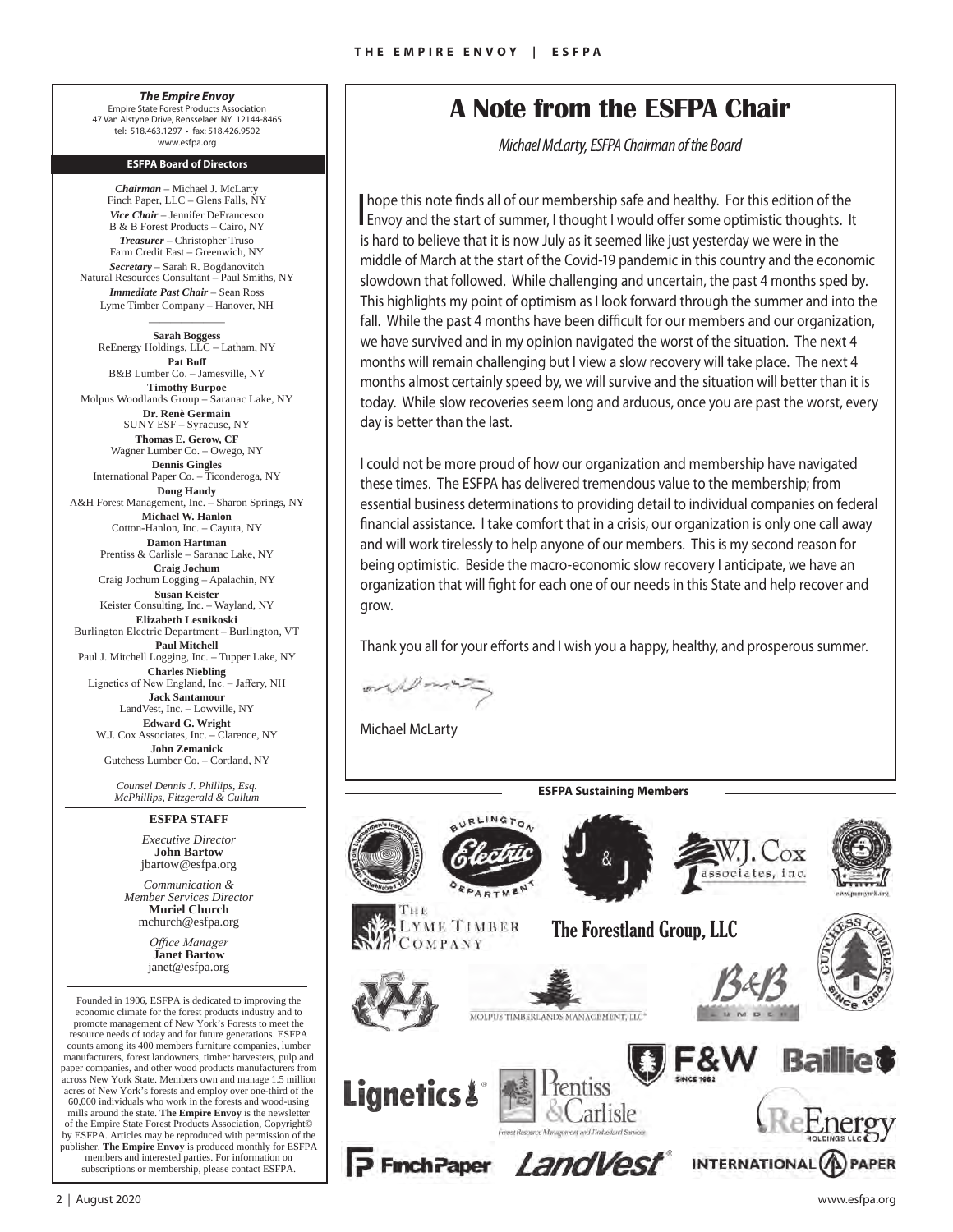

**STATE NEWS**



## **SPOTTED LANTERNFLY EMERGENCY RULEMAKING**

In the July 8th State Register the NYS Department of<br>Agriculture & Markets published an emergency rulemaking n the July 8th State Register the NYS Department of regarding the extraterritorial quarantine areas for Spotted Lanternfly (SLF) in neighboring states. This is an expansion of the quarantined county list in neighboring states and does not change any other parts of 1 NYCRR Part 142. The existing and newly added counties include the following counties in neighboring states (new counties underlined):

(a) in the Commonwealth of Pennsylvania, the Counties of Allegheny, Beaver, Berks, Blair, Bucks, Carbon, Chester, Columbia, Cumberland, Dauphin, Delaware, Huntington, Juniata, Lancaster, Lebanon, Lehigh, Luzerna, Mifflin, Monroe, Montgomery, Northampton, Northumberland, Perry, Philadelphia, Schuylkill, York;

(b) in the Commonwealth of Virginia, the Counties of Clarke and Frederick;

(c) in the State of New Jersey, the Counties of Burlington, Camden, Gloucester, Salem, Mercer, Hunterdon, Warren and Somerset;

(d) in the State of Delaware, the County of New Castle;

(e) in the State of Maryland, the Counties of Cecil and Hartford;

(f) in the State of West Virginia, the County of Berkley.

For the forestry and wood products sector regulated materials include brush, bark, logs, stumps, or any tree parts; firewood of any species; packing materials, such as wood crates or boxes. The hauling vehicle would need a permit from the appropriate state, paperwork indicating the point of origin and destination of the cargo. The operator will need to have some record of having looked at the cargo and should be aware of SLF.

A copy of the existing regulations can be obtained by contacting ESFPA.

### **FARM CREDIT EAST ECONOMIC TRENDS IN THE NORTHEAST FOREST INDUSTRY**



On Tuesday, June 16th, Eric Kingsley, a forest industry consultant with Innovative Natural Resource Solutions LLC, presented his outlook on the region's forest products markets—primarily

biomass, pulpwood and sawlogs—and potential impacts of the slowing economy. The webinar is available on the Farm Credit website at **https://www.farmcrediteast.com/Webinars**. Eric presented a balanced and challenging outlook for the Northeast while also noting some long-term advantages the region has.

## **POST SESSION LEGISLATIVE WATCH** (continued from page 1)

The week of July 20th the Legislature returned for a concluding round of legislation passing over 200 bills. The legislature did not take up any significant broad-based business legislation, such as a workers' compensation presumption for COVID cases, or a mandate for increased pay for essential workers, nor did the legislature consider any revenue measures. They also did not adopt any significant economic development or job recovery legislation. They did, however, pass two measures in the Assembly and Senate that we had opposed and were working with partners on:

**• A. 732-B/S. 6503-A –** Which would ban the use of glyphosate on all state lands. ESFPA has submitted a Memorandum of Objection and started a Membership campaign on the legislation encouraging this not to be advanced. The ban clearly would affect all State Reforestation Areas and may have implications for private properties with State Working Forest Conservation Easements. DEC has expressed concerns about the legislation, and we will advocate for a Governor's veto if the bill passes both houses of the Legislature.

**• 8349 (Ryan)/S. 5612 (Harckham) –** This legislation would **reclassify class C waterways** as streams for the purpose of adding them to the Protection of Waters Regulatory Program. ESFPA was working with NYFB to revise this legislation in obtaining forestry and agricultural exemptions. However, our suggested amendments did not make it into the final bills. This legislation adds 41,000 miles to the Protection of Waters Regulatory Program, and we will work on a veto message focusing on both the lack of silviculture exemption and the budget impact of the legislation.

While there remains a lot of questions as to just how much legislating will be done over the remainder of the summer and fall given the COVID -19 crisis and November elections, there are a few policy questions and bills that we at ESFPA will continue to be watching and working on. The following 7 bills are among our highest priority:

- 1. Freshwater Wetlands
	- a. Governor's proposal omitted from Budget

*(See "Post Session Legislative Watch" continued on page 4)*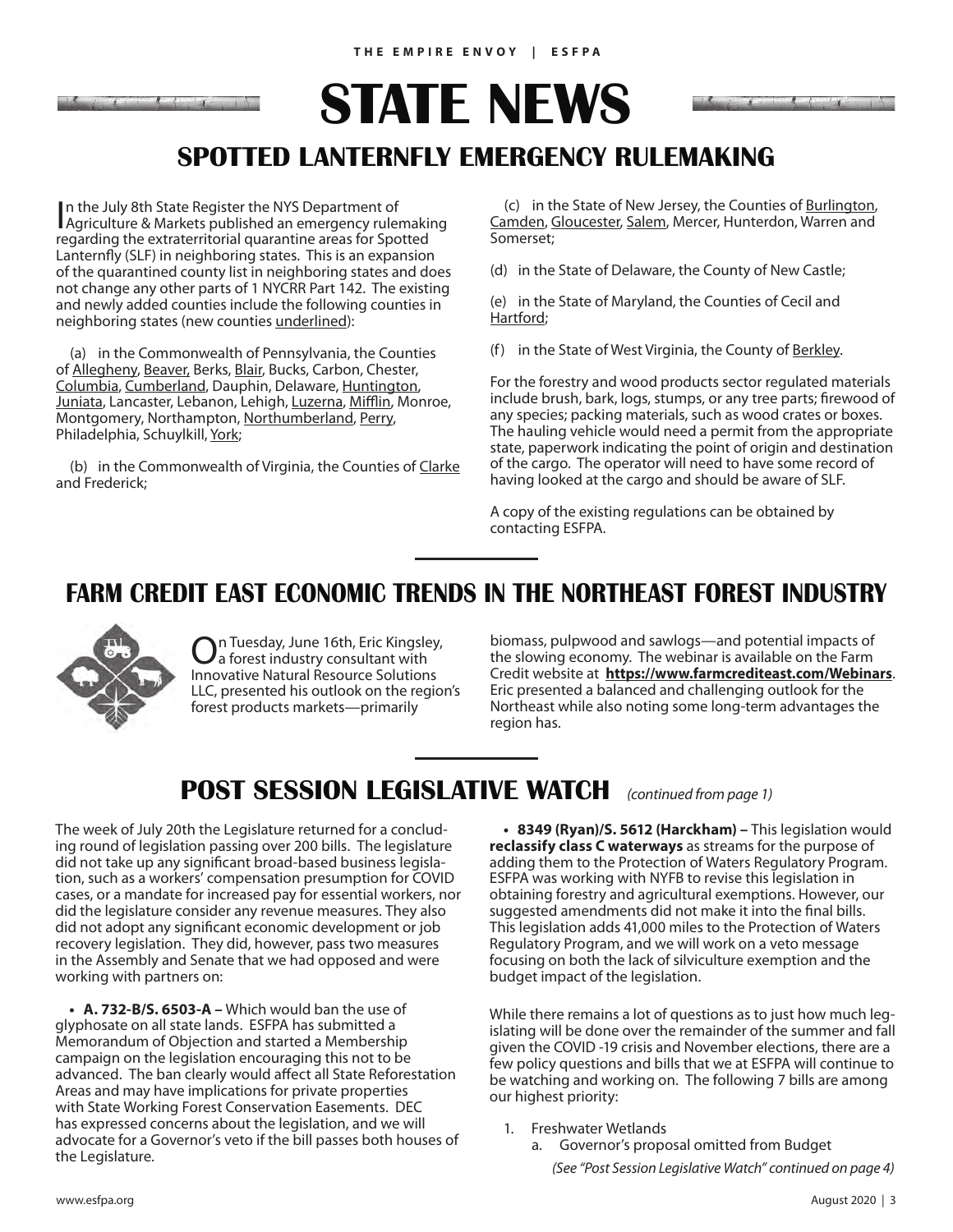## **POST SESSION LEGISLATIVE WATCH** *(continued from page 3)*

- b. **A. 3658 (Englebright)/S. 7366 (Harckham) –** remains in play. This bill would **amend the definition of freshwater wetlands;** extend the Department of Environmental Conservation's jurisdiction to wetlands over 1 acre; revise the process for designation mapping and notification of draft wetland areas; potentially eliminate a 49 year old forestry and silviculture exemption from permits; and, expand wetland regulatory jurisdiction to the subdivision of property.
- 2. Product Stewardship Program (EPR)
	- a. Governor's proposal applying to mattresses and carpeting omitted from the Budget.
	- b. A. 9790 (Englebright) **Product Packaging Program –** Relates to requiring producers to establish a plan **to collect at least 80% of packaging in the state**.
	- c. A. 9832 (Englebright) Relates to declaring the goal of the state of New York to source **reduce, reuse, recycle, or compost no less than 85% of the solid waste** generated by the year 2030.
	- d. S. 7718 (Kaminsky) Establishes the **Extended Producer Responsibility Act** requiring covered materials and product producers to develop and implement strategies to promote recycling, reuse and recovery of packaging and paper products.
- 3. Carlos's Law Worker Protection Measures
- a. A. 4508-A/S. 3314A also known as **Carlos's Law** would expand worker protection significantly beyond existing law and would expand criminal civil offenses to major misdemeanor and felony charges against employers and expands such offenses to supervisors. ESFPA has a memorandum of Objection on this legislation and continued to work with the Business Council on amending or not letting the bill pass. The Bill made it to Third reading in the Assembly but did not make it out of committee in the Senate during this July session.



- 4. Low Carbon Fuels Standard
	- a. A 5262 (Woerner)/S. 4003 (Parker) Establishes the **low carbon fuel standard;** such standard is intended to reduce greenhouse gas emissions from the transportation sector by 20% by 2030, with further reductions to be implemented based upon advances in technology. Bill remains in respective Environmental Conservation Committees.
- 5. Workers Compensation includes coronavirus, COVID-19 as an occupational disease
	- a. A. 10401 (Simotas)/S. 8266 (Ramos) Includes exposure to novel coronavirus, **COVID-19, as an occupational disease** for which compensation shall be payable for disabilities sustained or death incurred by an employee. ESFPA jointly signed onto a 19-association letter of opposition lead by the Business Council of NYS.
- 6. Climate & Community Investment Act
	- a. A 9856 (Cahill)/ S 3616 (Parker) Enacts the **Climate & Community Investment Act;** establishes the climate justice working group; establishes the worker and community assurance program; establishes the community just transition program; establishes the climate jobs and infrastructure program; imposes a fee on carbon based fuel sold, used or brought into the state by an applicable entity; establishes trust funds; establishes a rebate program. This act seeks to transition NY to 100% renewable energy, create hundreds of thousands of jobs, protect workers currently in the fossil fuel industry and support the communities most impacted by climate change and pollution.
- 7. Adirondack CD Bill
	- a. A. 8123 (Englebright)/ S. 6484 (Kaminsky) This bill would require Adirondack Park residential subdivisions that meet certain size thresholds to comply with certain **conservation subdivision design** criteria. ESFPA signed off on memo to support issued by the Common Ground Alliance group on 1/16/20.

## **FEDERAL NEWS**

## **CONGRESS PREPARES FOR MORE FEDERAL PANDEMIC STIMULUS**

The two sides are not talking yet but as we go to print Capitol Hill is bracing for a frenzied July as bipartisan sentiment is coalescing around enacting more COVID-19 assistance into law before the August recess. After weeks of political impasse over whether more pandemic relief is needed and when, the President on July 4th signed into law a six-week extension of the popular Paycheck Protection Program (PPP). The speedy approval further indicates the willingness of the President and both houses of Congress to do more federal assistance.

While the parameters of the upcoming talks are unclear, they are expected to include more aid for state and local governments, another round of Paycheck Protection Program targeted a specific small businesses, possible extensions of unemployment insurance, more funds for public health response to the pandemic, additional small business help and liability protections for business and industry. Please stay tuned to our weekly alerts for details as this third round of assistance moves forward.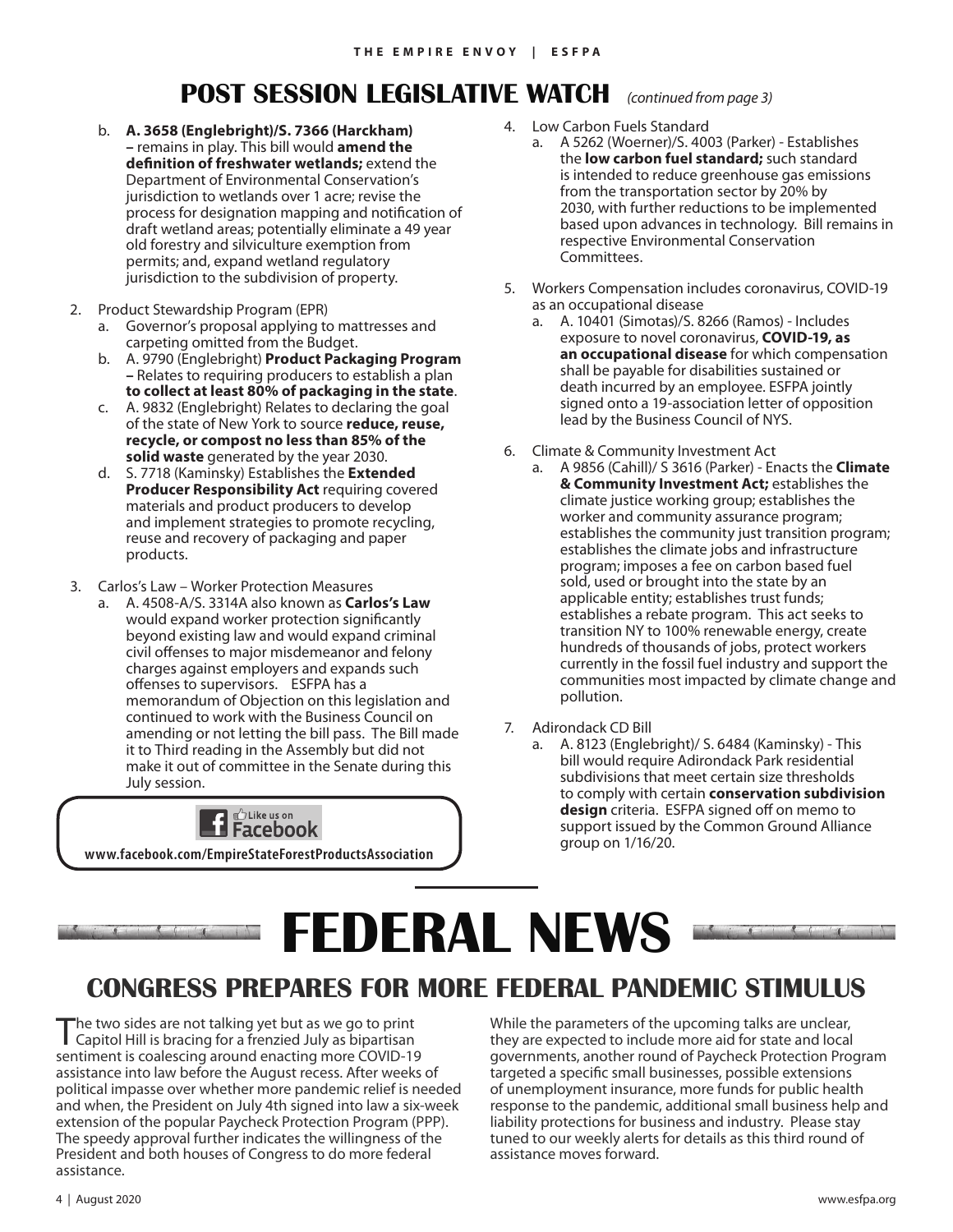## **GREAT AMERICAN OUTDOORS ACT**

The U.S. House and Senate have passed the Great American Outdoors Act which the President has said he will sign. The Act permanently and fully reauthorizes the Land and Water Conservation Fund (LWCF) for the first time since it was created in 1964 — \$900 million annually, paid for by offshore oil and gas revenue. The LWCF in New York has been used for two very important things relative to the forest products sector. First, New York has used federal Forest Legacy Funding for the acquisition of working forest conservation easements

throughout the State. This effort has helped large and small forest landowners keep their forest as forest and available for timber and fiber supply. In addition, LWCF funds have funded community projects throughout the communities that our businesses and their families live in. These projects have created parks and natural resource access projects that benefit all New Yorkers. ESFPA has worked with fellow state associations and numerous federal affiliates on passage of this legislation.

## **ESFPA JOINS OTHER ASSOCIATIONS IN H2-B VISA LETTER**

n June 10, 2020, ESFPA joined with our fellow forestry associations on a letter to the Trump Administration requesting the exemption of essential H-2B visa forestry workers from any Presidential Proclamations or Orders restricting non-immigrant labor entry to the United States. We are disappointed the President's Proclamation to suspend immigration did not exempt forestry. The next step in the process was to reach out to the three agencies now responsible for implementation. The Forestry Resources Association (FRA) sent a follow up letter, also signed by ESFPA, to the U.S. Department of State, Department of Labor, and Department of Homeland Security on June 29th requesting exemption for forestry related work in President Trump's Proclamation suspending entry of H-2B visa guest workers until December 31, 2020. An important measure included in the House Homeland Security spending bill on July 17th is an amendment that would allow the Department of Homeland Security (DHS) authority to release supplemental H-2B guest worker visas if it determines the needs of seasonal businesses cannot be met with American workers.

## **COVID NEWS** $\sim$

## **DEVELOPING A NY FORWARD HEALTH AND SAFETY PLAN FOR REOPENING**

May 15th marked the end of NY Pause and the beginning of **NY Forward**, the Governor's strategy to gradually reopen the State economy. We recently conducted a virtual meeting on what does a business **Health & Safety Plan** need to be for wood product and forest related businesses, and you can find the PowerPoint and guide to key resources at **http://www.esfpa.org/content/member-benefits**.

New York Forward reopens the State economy on a regional and industry by industry basis. When the reopening begins for each region depends on each region's ability to meet a series of criteria on the **Regional Dashboard**. To facilitate this inquiry, the State has created a **Business Reopening Look Up Tool**, which allows businesses to input their location and NAICS code to find out when each will be allowed to reopen.

Reopening is of course not as simple just going back to work or continuing to work as an "Essential Business". Every business is required to institute a formal Health & Safety Plan. The State has provided **template plans specific to each industry**; however, entities should be modifying these templates to correspond with the particularities of their specific operations. Each business Health & Safety Plan is required to have four basic elements:

#### **People - Protections for employees and customers:**

May include things like providing appropriate PPE to employees, spacing out shift or break times, frequent disinfecting, social distancing protocols, restricting nonessential travel for employees, etc.

**Places - Layout: changes to the physical workspace:** Making alterations to the structure and use of physical plant and equipment, things such as directing foot traffic into oneway zones throughout the workplace, restricting access to public spaces, and distributing signage and hand sanitizer throughout the workplace.

#### **Processes - Adaptive health protocols:**

May include health screenings, temperature checks, or health/ symptom questionnaires. Employers are advised to create a plan for internal contact tracing. Per State Guidance, health data should not be permanently stored or shared among employees.

#### **Responsibilities – Notation & Affirmation:**

Put the Health and Safety Plan in writing (or digital writing). Designate responsible parties. Submit an **Affirmation**.

All businesses and other entities are required by the State to have a Health & Safety Plan and to complete, certify, and submit an Affirmation to the state that such a plan exists, including those previously designated as "essential." or otherwise may have been exempt from previous Executive Orders (e.g. sole proprietorships). In the affirmation, each entity will be required to acknowledge that it read and understood the guidance and understands its obligation to comply with it. The Health & Safety Plan must be retained by the business on site and capable of being made available to the State Department of Health upon request. It does not have to be submitted to the State for approval. State **FAQs** indicated that all entities are required to comply and that waivers will not be issued.

We are closely monitoring all NY Forward guidance and will continue to keep you updated. If you have questions about the Plan do not hesitate to contact us or check out our web site at www.esfpa.org We may be reached at (518) 463-1297 (office), (518) 573-1441 (cell) or by e-mailing jbartow@esfpa.org .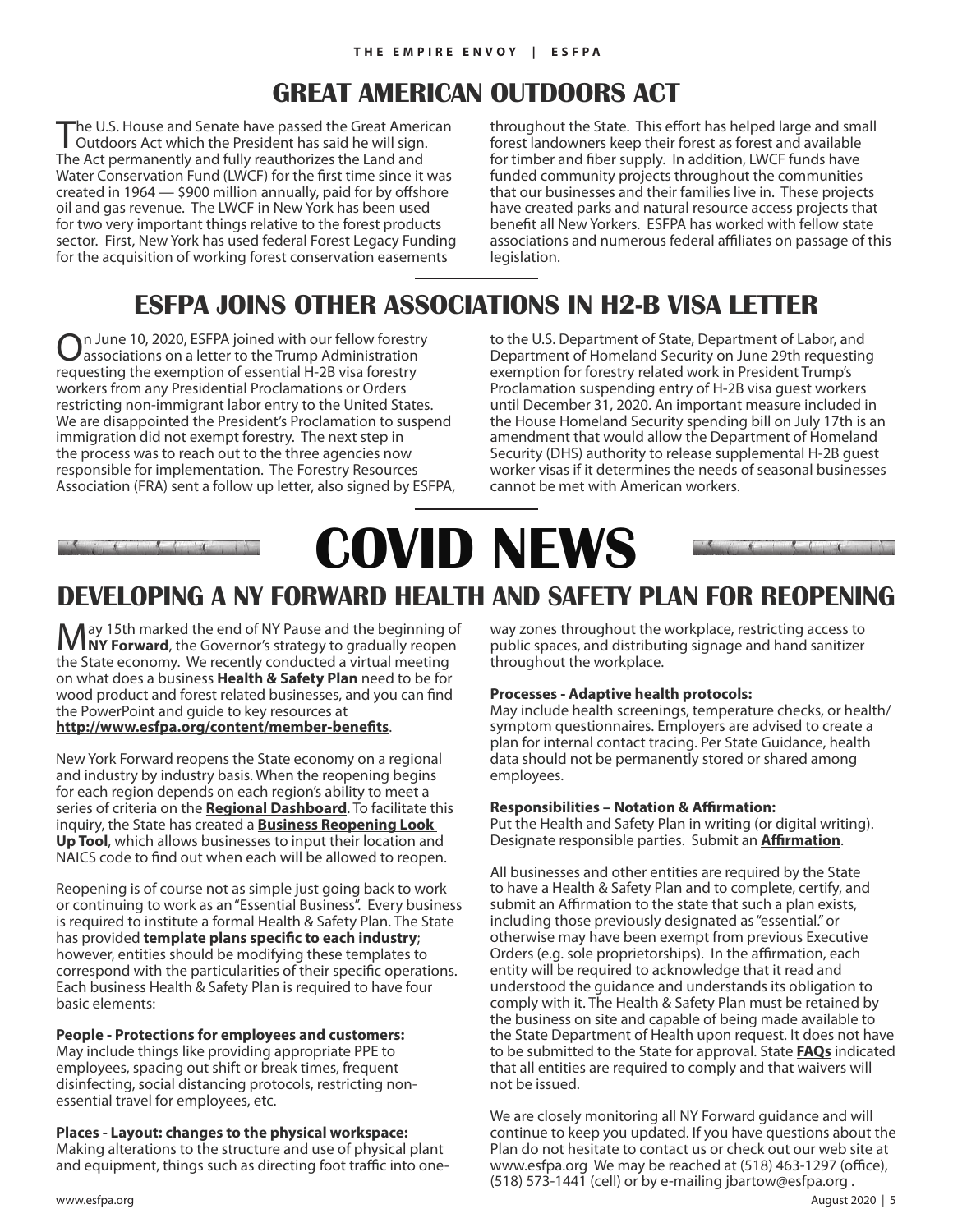## **WORKERS COMPENSATION Q&A**

The state Workers' Compensation Board has issued a<br>
"**Question and Answer" document on COVID-19 claims** which can be found on the ESFPA Member Benefits page of our website at www.esfpa.org. For employers, the Board recommends that if a worker reports that they are sick due to a workplace exposure, the employer must contact their workers' compensation insurance carrier immediately, and that the insurance carrier then has 18 days to act on the claim and must begin paying benefits within this time frame if the claim is accepted. For employees, the board recommends that if they believe they became ill with COVID-19 due to their work, they should tell their employer as soon as possible, file an Employee Claim (Form C-3) with the Board, and see a doctor to obtain a diagnosis.

This guidance illustrates how the state's existing Workers' Compensation Law already addresses job-related illnesses, including COVID-19. We believe it supports our position that legislative proposals – **such as S.8266 (Ramos) / A.10401 (Simotas)** – creating an occupational disease presumption for COVID-19 cases are not unnecessary. We at ESFPA continue to partner with the Business Council of NYS and other trade associations in opposing Workers Compensation Benefits that could threaten the solvency of Workers Compensation in NY and insurance carriers who cover it, such as the NY Lumberman's Trust.

## **FEDERAL & NEW YORK STATE CORONAVIRUS INFORMATION & RESOURCES**

n March 18th, the Families First Bill, an emergency relief package aimed at impacts of the quickly spreading Covid-19 (Coronavirus), went into effect. In addition, the Senate and the House have passed the \$2 billion Coronavirus, Aid, Relief, and Economic Security Act (CARES Act) a follow-up relief package. Both measures have impacts on and benefits for the forest and wood products sector.

We are also expecting yet another round of federal COVID-19 stimulus assistance (see article on page 4). We will be updating our links to these web resources on the ESFPA web site at **www.esfpa.org** as more information becomes available.

Below is a list of resources you can explore that will help answer questions you may have about how these legislation benefits/impacts you and your company. This is compiled from a variety of sources we have been monitoring these past few weeks and we will have more information as programs and policies unfold.

We will be updating the list as information is made available. Please use them at your discretion and be sure to check with your HR Managers, Business Managers, and Tax Accountants to determine what programs apply to your company, you, and how.

#### **FEDERAL AGENCY LINKS AND INFORMATION:**

**Federal Tax Payments, Deadlines, and Stimulus Checks:**  https://home.treasury.gov/news/press-releases/sm953

**Workplace Safety (OSHA), Wages, Hours and Leave, and Unemployment Insurance:** https://www.dol.gov/coronavirus

**Fact Sheets and Q&A regarding Workers and the American Workplace (including paid leave requirements) under the Families First Bill:**

https://www.dol.gov/agencies/whd/pandemic

#### **Pertinent Department of Labor News Releases:**

https://www.dol.gov/newsroom/releases/whd/whd20200324 https://www.dol.gov/newsroom/releases/whd/whd20200326

#### **For Small Business Guidance and Loan Resources:**

https://www.sba.gov/page/coronavirus-covid-19-smallbusiness-guidance-loan-resources

#### **For Small Business Disaster Loan Assistance:** https://www.sba.gov/disaster-assistance/coronavirus-covid-19

#### **FAQs on New York Small Business Assistance:**

https://www.bcnys.org/sites/default/files/2020-03/SBA%20 NYS%20Loan%20Fact%20Sheet.pdf

#### **For Small Business Paycheck Protection Program:**

https://www.sba.gov/funding-programs/loans/coronavirusrelief-options/paycheck-protection-program

#### **Federal Motor Carrier Safety Regulations (FMCSR) Emergency Declaration and the Latest on CDL Licenses and Permit Extensions:**

https://www.fmcsa.dot.gov/COVID-19

https://www.fmcsa.dot.gov/emergency/fmcsa-cdl-waiver-32420 https://www.fmcsa.dot.gov/emergency/enforcement-noticeexpiring-cdls-32420

#### **GENERAL FEDERAL/NATIONAL CODIV-19 INFORMATION AND RESOURCES:**

**Center for Disease Control and Prevention (CDC) on Covid-19:** 

https://www.cdc.gov/coronavirus/2019-ncov/

#### **Comprehensive Guide of State Resources & Restrictions:**  https://web.csg.org/covid19/state-covid-19-websites-andrelated-resources/

**State by State Manufacturing Resource Information:**  https://www.nam.org/covid-19-state-resources/

#### **State by State Tracker for Business Impacts:**

https://www.forestresources.org/impact-of-covid-19-on-theforest-products-industry

*(See "Coronavirus Resources" continued on page 7)*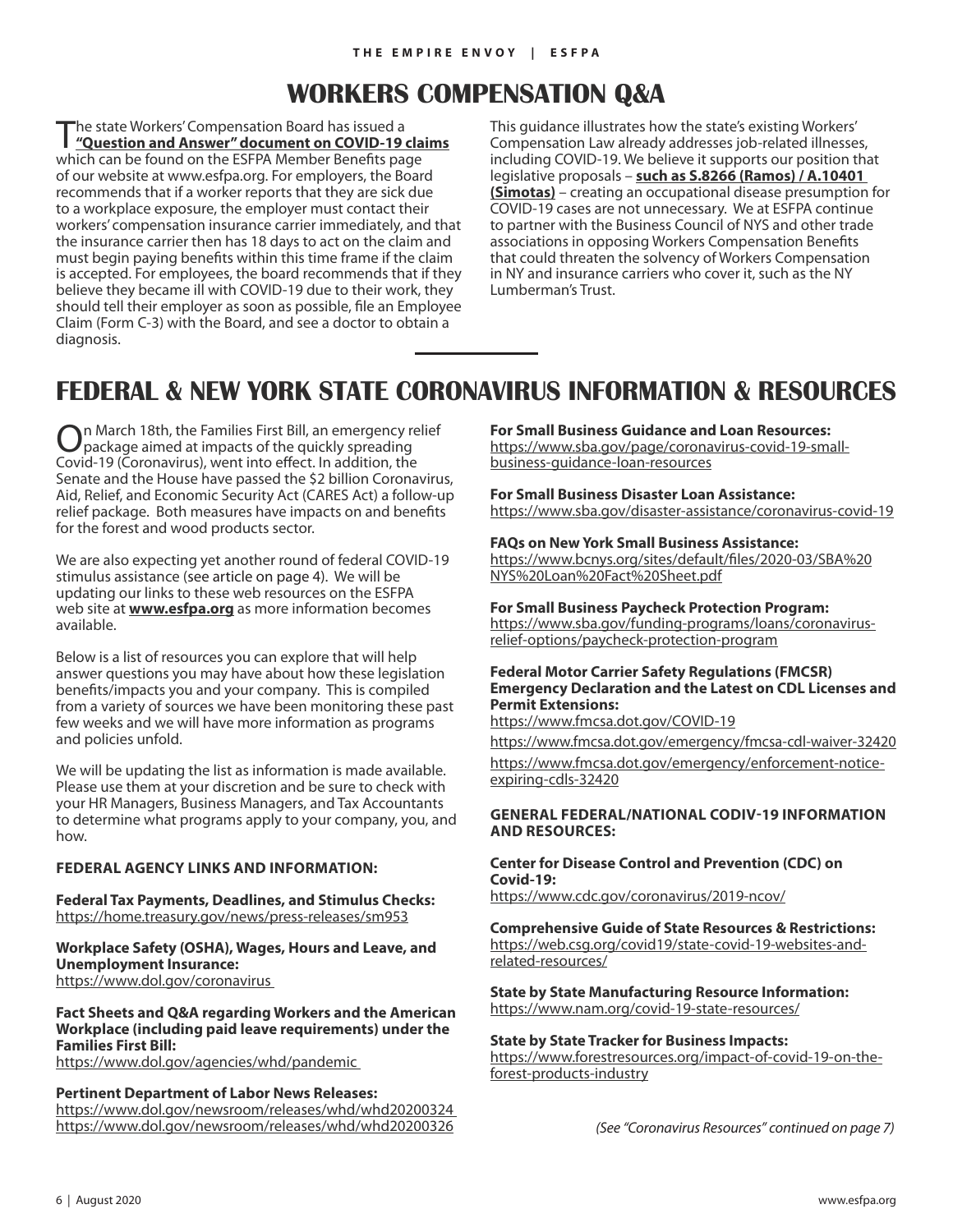## **FEDERAL & NEW YORK STATE CORONAVIRUS INFORMATION & RESOURCES** *(continued from page 6)*

#### **NEW YORK STATE INFORMATION AND RESOURCES:**

**Governor's Page and Daily Press Briefings:**  https://www.governor.ny.gov/

**NYS COVID-19 Information:**  https://coronavirus.health.ny.gov/home

#### **NYS Ag. & Markets – Essential Agriculture and Forest Businesses:**

https://agriculture.ny.gov/coronavirus

**Empire State Development Corporation:**  https://esd.ny.gov/

**NYS Tax Department:**

https://www.tax.ny.gov/press/alerts/nys-tax-response-tocovid-19.htm

**New York State Paid Family Leave FAQ's:**  https://paidfamilyleave.ny.gov/new-york-paid-family-leavecovid-19-faqs

# **OTHER NEWS**



## **MESSAGE FROM THE EXECUTIVE DIRECTOR**

 $\int$ hen faced with unprecedented times, we are reminded of the value of strong relationships. At the root of all great organizations is a group of dedicated people who are ready to support their businesses, customers, communities, families, and each other.

Since 1906, through the Spanish Influenza, the Great Depression, two world wars, globalization, the great recession, and now COVID-19, the Empire State Forest Products Association (ESFPA) has and will always be here **for you**.

From our offices in Rensselaer (and more recently at our homes) to the halls of the Legislative Office Building and Capitol in Albany to Congressional Offices in Washington D.C. ESFPA has been the only voice speaking out on behalf of the wood products sector for our membership, proving that support comes from many different places.

As New York re-opens from a 3-month lockdown and the world moves forward, it is important to take a moment to consider your own relationships and the work it takes to have your voice heard. We have been and are proud to serve each and every member and we value your support that enables us to be the best we can for you.

As we navigate to a new normal know that we will do it together and be stronger based on our shared experience. While there are many challenges ahead of us there are also opportunities that we are only now discovering. We operate in a region of the world where there are tremendous forest resources and the largest markets for wood products.

We are faced with a new reality, but together we can be stronger and more diverse in our businesses and markets. We have survived and adapted over the years and where we go depends on our strong relationships. Over the next few months, we will be reaching out to our members and seeking to represent your interests, because your interests are our interests and we look forward to serving those interests in earnest.

Be well, have some fun with family and friends this summer and know that we will have your back in Albany going forward. As always, you can also discuss any issue or questions with me directly. You can reach me at jbartow@ esfpa.org or (518) 463-1297 (office) or (518) 573-1441 (cell).

Am R. Bartow

John K. Bartow, Jr.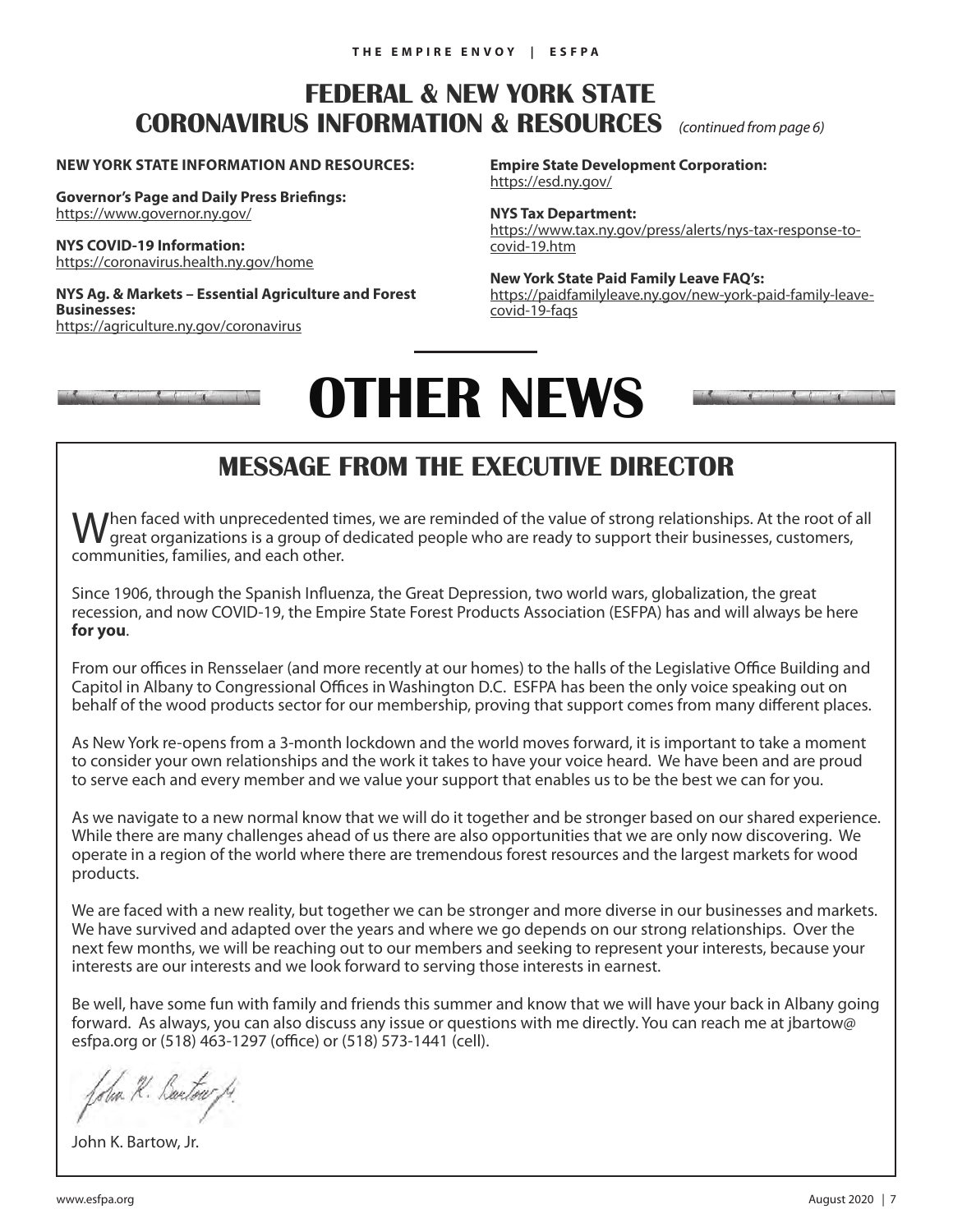## **UNDERSTANDING THE WOOD SUPPLY CHAIN**

*Tim O'Hara | FRA Director, Government Affairs and Manager, Lake States Region*



The Forest Resources<br>Association (FRA) represents the businesses in the wood supply chain. The catch-all phrase that best describes our membership base is from the "woods to mill." It is a catchy phrase that I have used hundreds of times when talking

to Members of Congress, decision-makers, and even my own family in describing the role of FRA.

These three words are simple, memorable, and almost as catchy as that hit 90's song the Macarena. Because I have mentioned it, I am sure many of you are dancing to that song mentally right now and probably will be for some time after you have completed reading this blog. I apologize for that.

These three simple words, "woods to mill," are a great tagline that identifies FRA membership. However, these three words also represent a very complex supply chain. In this chain, if a link is removed, it affects the parts of the entirety, adding costs to fiber procurement or even worse the failure of a business.

As the COVID-19 pandemic took hold, the Department of Homeland Security (DHS) developed guidance that correctly recognized the paper industry and many other businesses as critical and their employees essential. Rightfully so, as paper products are used widely in the medical field and consumer

demand for some paper products was high. I am sure we all experienced empty shelves when looking for toilet paper and paper towels.

As states began to implement their own guidelines that identified critical and essential businesses, it was clear that the links in the wood supply chain needed to make paper products were becoming undone. Some states allowed paper manufacturing while not allowing sawmills to operate. Other states allowed paper and sawmills to operate but failed to allow residential construction to continue. And even others allowed the sectors of paper, sawmills, and construction to operate, but failed to allow logging and foresters to work. Through the collective efforts of FRA, as well as other national and state forestry associations, the entire wood supply chain became recognized in most states as a critical business. The second version of the DHS guidance recognized the importance of the supply chain and included residential construction and biomass as critical and essential. Over this period, the FRA team engaged in discussions of how we could help people outside our business better understand the wood supply chain. After several discussions, we worked to develop a schematic that will help people understand and visualize the wood supply chain that is captured in those three simple words, "woods to mill." The uses of this schematic are many, including to assist in discussions with policymakers, the orientation of new employees, briefing of customers, woods, and mill tours, and informing educators, just to mention a few.

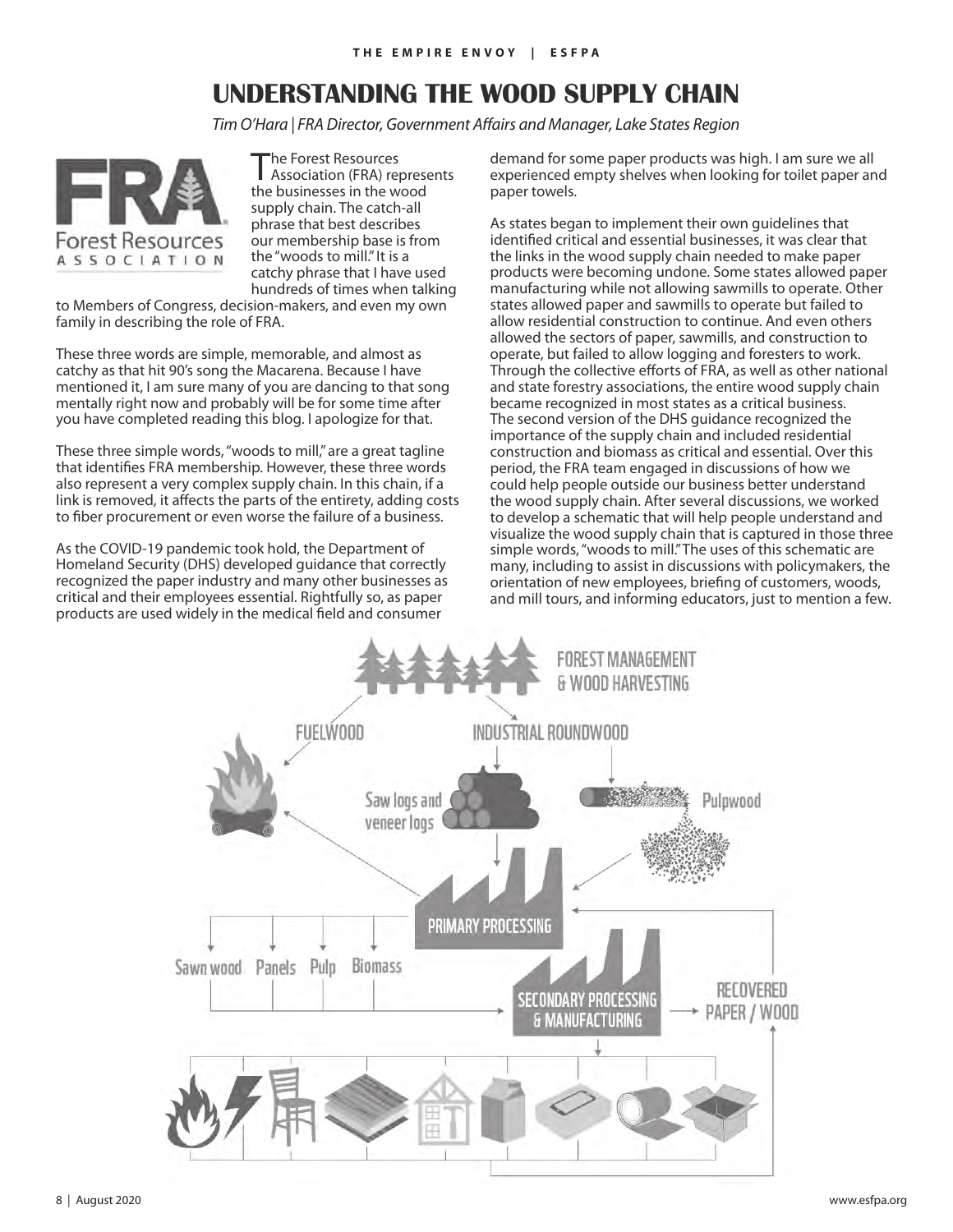## **NEW YORK LOGGER TRAINING, INC – UPDATE**



New York Logger Training, Inc. has been busy the last few months, even with the Covid-19 shutdown. Although all spring workshops were cancelled

in mid-March, NYLT is in the planning stages for in-person classes as well as virtual classes for the Fall.

Once the organization had to cancel all training, the NYLT board ensured that all loggers were covered under a universal certification and recertification extension. All our partners agreed to the December 18, 2020 extension date, to allow loggers' adequate time to acquire the necessary training.

In addition to allowing for 3 on-line recertification credits, NYLT jumped into action to update and reimagine our new workshop, *A Little about Contracts for Loggers,* virtually! We had over 25 participants take advantage of this new opportunity. As with most of us learning how to operate in this new medium, we had some "bugs" to work out, however the course was well received and the content extremely valuable.

For Fall, 2020, we have been working on options for loggers to continuing training with proper social distance regulations in mind. It is anticipated that we will hold in person corecourses: Game of Logging Level 1 and Forest Ecology and Silviculture. Additionally, we will hold Continuing Education workshops in person and online. As this issue of The Envoy goes to press, NYLT Staff are reaching out to our partners and workshop locations to ensure all regulations are met.

Additionally, as we go to print, no grants have been awarded from the Hazard Abatement Board. All work from the HAB committee was paused with the shutdown. We are hopeful that this funding will be renewed. However, in the meaning time, NYLT will still ensure training is available and will do our best to ensure it is accomplished at an affordable rate.

For any questions on your current Logger Training status or assistance with training questions, please reach out to NYLT at (518) 463-1297 or mchurch@esfpa.org.

## **ESFPA REGIONAL MEETING SCHEDULE**



ESFPA Staff and leaders are currently planning our Annual Fall Regional and Annual Meeting schedule. We are planning 5 meetings across the state as well as one virtual meeting! Like all other things in the current climate, pandemic regulations require a new way of conducting typical

events. ESFPA will ensure all safety measures are taken, and **ESFPA Regional Meeting Schedule** still provide the in-person event all our members have grown Portable Skidder Bri<br>to anticipate to anticipate.

As we have done in recent years, ESFPA has merged the the new way of conducting typical events. The Annual and Regional meeting agenda together. We open our specific information will Annual meeting at our first Regional meeting and close the Annual meeting at the final Regional meeting. This procedure was adopted so all members have the opportunity to vote on lack-Meeting in October! ESFPA Board of Directors. All members should have already Melook forward to se

received notice of the current received notice of the current<br>slate of candidates as well as the state of called actions as from a

As we go to print, ESFPA is planning Regional Meetings to begin in September, and culminate with a Virtual Meeting the first week of October. We are researching outdoor opportunities and unique venues to ensure safety. Locations include:

- Cortland
- Eastern Adirondacks
- Mid-Hudson/Catskill
- Western New York to coincide with a Portable Skidder Bridge workshop!
- extern Adirondacks across the state as well as well as well as well as well as well as well as well as well as well as well as well as well as well as well as well as well as well as well as well as well as well as well as

Specific information will be sent out by the end of August. In the event there is a change in the current status of meetings in New York State, please plan on participating in our Virtual Meeting in October!

We look forward to seeing you all in your backyard!



*2019 Saranac Lake Regional Meeting*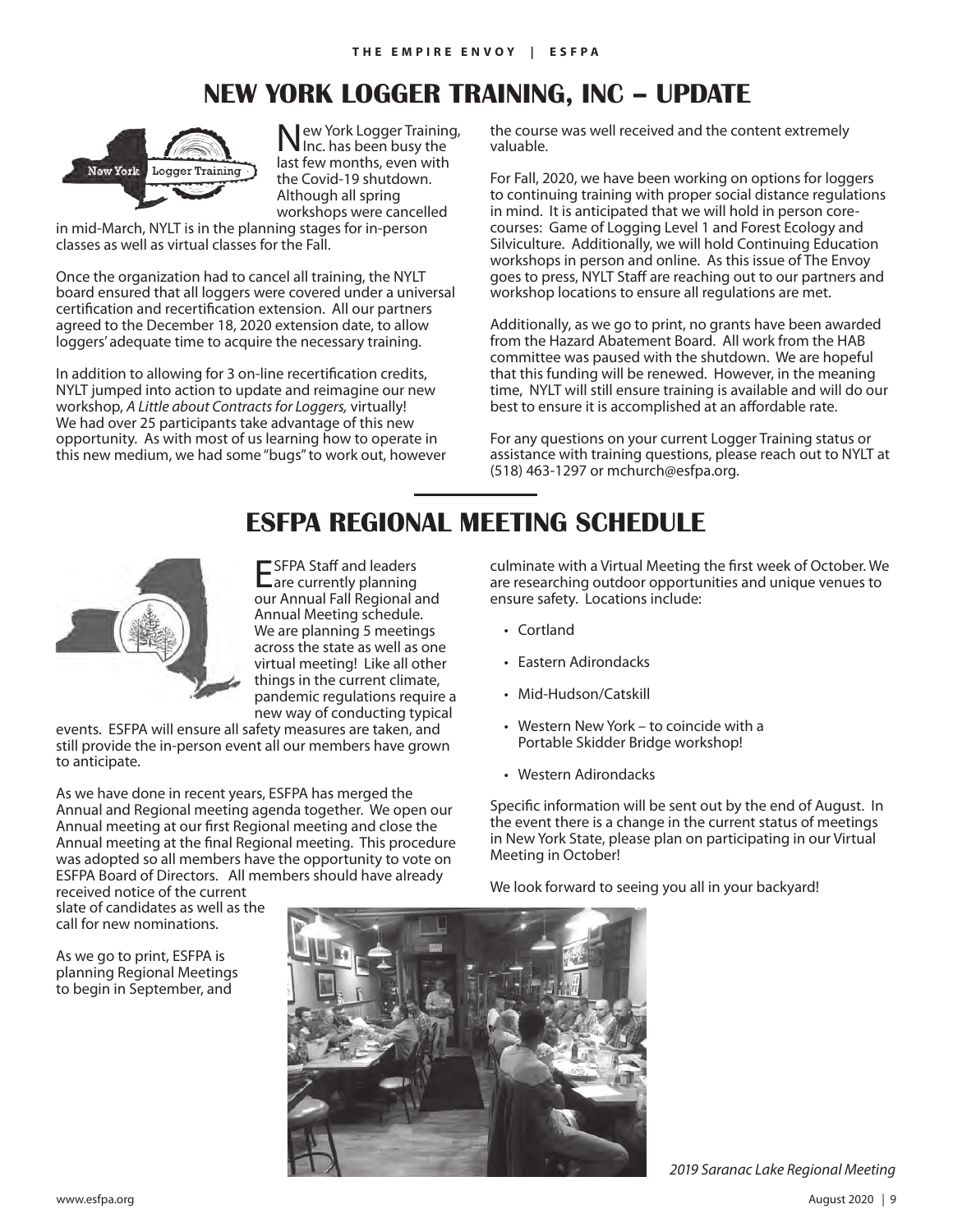## **CLIMATE NEWS CLIMATE ADVISORY COUNCIL MEETING 2** *(continued from page 1)*

"stakeholders" associated with each advisory panel. ESFPA is particularly interested in the following working groups – Agriculture and Forestry; Energy Intensive & Trade Exposed, Land Use, Power Generation and Transportation. We do not yet know how our role may be in the Advisory Panel or Stakeholder groups. Staff will be responsible to assist with managing the engagement process with the stakeholder community.

While it also seems that forests and wood products do not have a prominent position in the CLCPA, there were important references in the discussion of Advisory Groups. Specifically mentioned were:

- Transportation Advisory Panel:
	- o Cleaner fuels: e.g. 40% renewable diesel and 100% RNG by 2030
- Energy Intensive Trade Exposed Advisory Panel:
	- o low-carbon thermal solutions, cleaner fuels, electrification
	- o Addressing competitiveness and leakage may include:
		- market preference for goods produced with minimal greenhouse gas emission
		- opportunities to support clean technology supply chains
- Agriculture & Forestry Advisory Panel:
	- o Scope may include reducing emissions from agriculture and forestry operations; developing sustainable biofuels; and carbon sequestration measures in land management practices
	- o Strategies to consider:
		- forest and agricultural best management practices for carbon sequestration
		- increasing sequestration by supporting markets for the use of wood for building materials and other uses.
- 
- support forest growth and sequestration
- through increased access to low grade markets development of bioenergy and methods to
- accurately measure net emissions

ESFPA is also monitoring the appointment of the Just Transition Working Group which will include several representatives of Energy Intensive & Trade Exposed representatives. This working group will address reducing carbon leakage risk and anti-competitiveness impacts (in collaboration with Energy Intensive and Trade Exposed Industries). In addition, study the job opportunities created by transitioning to a low carbon economy and the skills necessary for those jobs.

Additionally, there are two very important rulemakings on going in 2020:

• DEC is required to undertake a rulemaking to establish statewide emission limits for 2030 and 2050. The rule will convert 40% and 85% reduction requirements into statewide emission limits, measured in tons of CO2 emissions.

• DEC, in coordination with NYSERDA, to establish a rule relating to the "Value of Carbon" as an evaluation tool for agency decision making. This is often referred to as the "social cost of carbon".

NYSERDA has also engaged the consulting firm E3 to develop a strategic analysis of New York's decarbonization opportunities which was presented at the meeting. See the related article below "Pathways to Deep Carbonization in NYS". This ongoing analytic work, initiated prior to the passage of the CLCPA, has modeled existing policies and explored additional actions needed to reach the State's 2030 and 2050 targets and provides a starting point to inform the work of the Climate Action Council. There are several references that could be very positive for forests and wood products.

## **PATHWAYS TO DECARBONIZATION IN NYS**

ESFPA has had the opportunity to take a deeper dive into the work of the consulting firm E3 who has been contracted by NYSERDA to help the Council and the Advisory Panels on technical work into implementing the CLCPA. For those who would like to look further into the work of E3, all links to documents below can be found at http://www.esfpa.org/ content/member-benefits.

The E3 Council meeting presentation PowerPoint deck "Pathways to Deep Carbonization in NYS"

- Pathways to Deep Decarbonization in New York State Final Report
- Appendix A: Methods and Data
- Appendix B: Literature Review of Economy-Wide Deep Decarbonization and Highly Renewable Energy Systems

E3 has included a lot of potential for biofuels (including biomass) into its decarbonization pathway for the electric, industrial and transportation sectors. In these studies biofuels are defined as fuels derived from biomass. Biomass products used as raw materials for producing fuels are called biomass feedstocks. If biomass feedstocks are produced, harvested, transported, and processed without causing adverse environmental impacts, E3 considers the resulting biofuel products as having no lifecycle GHG emissions.

While the CLCPA requires inclusion of upstream emissions for fossil fuels and states that biofuels are not eligible for carbon offset credits, and they are not defined as "renewable energy systems" for grid supporting electric generation, it is unclear if biofuel emissions accounting would account for biofuels

*(See "Pathways to Decarbonization in NYS" continued on page 11)*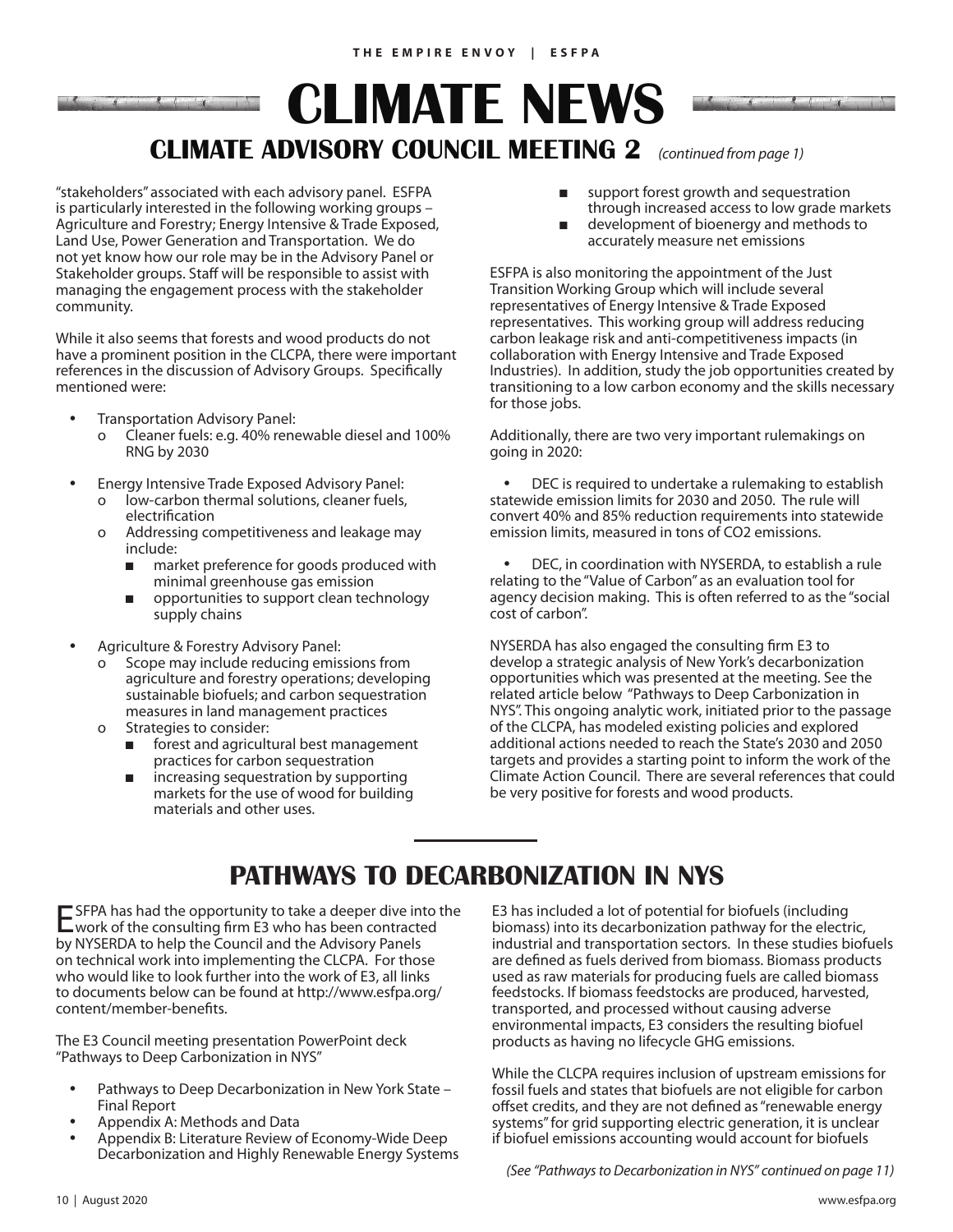## **PATHWAYS TO DECARBONIZATION IN NYS** *(continued from page 10)*

as net zero emission fuels within the CLCPA framework across the rest of the economy. For this study E3 considers biofuels as having no lifecycle GHG emissions, but future analysis will

align biofuels emissions accounting with appropriate CLCPA accounting framework. This will be a large focus for ESFPA and our members going into the work of the Climate Council.

## **FEDERAL CLIMATE LEGISLATION AND POLICY**

Ilmate Legislation and policy abounds in Congress in 2020. There are no fewer than 20 bills that have been introduced spanning the spectrum from single issue climate fee proposals to comprehensive climate strategies like New York's Climate Leadership & Community Protection Act. It is not likely that any one of these bills will pass in Congress this year, but we are beginning to see two emerging trends. First there is a framework emerging from both the Republican Senate Leadership and the House Leadership that indicates that their proposals are becoming more closely aligned; second there are a few bi-partisan bills in both chambers; and, third there is alignment on biomass, wood products and the role of forests in natural solutions to climate change.

On Tuesday, led by Speaker Nancy Pelosi **and** Chair Kathy Castor (D-FL), Democratic members of the House Select Committee on the Climate Crisis unveiled a comprehensive plan titled **"Solving the Climate Crisis: The Congressional Action Plan for a Clean Energy Economy and a Healthy, Resilient, and Just America."** The report lays out the Climate Crisis Action Plan, full of detailed, ambitious and actionable

climate solutions that Congress should enact to benefit American families in communities across the nation. It also substantially deviates from the Green New Deal policy laid out last year.

In the Senate, the **"Growing Climate Solutions Act"** has been gaining support from conservative and moderate Republicans. The Act is aimed at increasing and encouraging nature-based greenhouse gas (GHG) reductions in the agriculture and forestry sectors. Regardless of the Growing Climate Solutions Act's prospects in this Congress, the bill's introduction signals bipartisan legislative recognition of the successful efforts recently made to reduce carbon footprints in forestry, farming, and ranching. Its introduction may also indicate increased congressional interest in climate-focused legislation going forward and renewed focus on supporting—and rewarding carbon sequestration in the forestry and agriculture sectors.

What is clear is there is emerging bipartisanship consensus on dealing with climate legislation at the federal level and no matter what the outcome of elections this fall, climate legislation federally may see some action in 2021.





Serving the forest products industry for over 30 years!



9600 Main Street, Suite Three . Clarence, NY 14031-2093 716-759-9606 · 800-252-2502 · Fax: 716-759-9607 www.wjcox.com